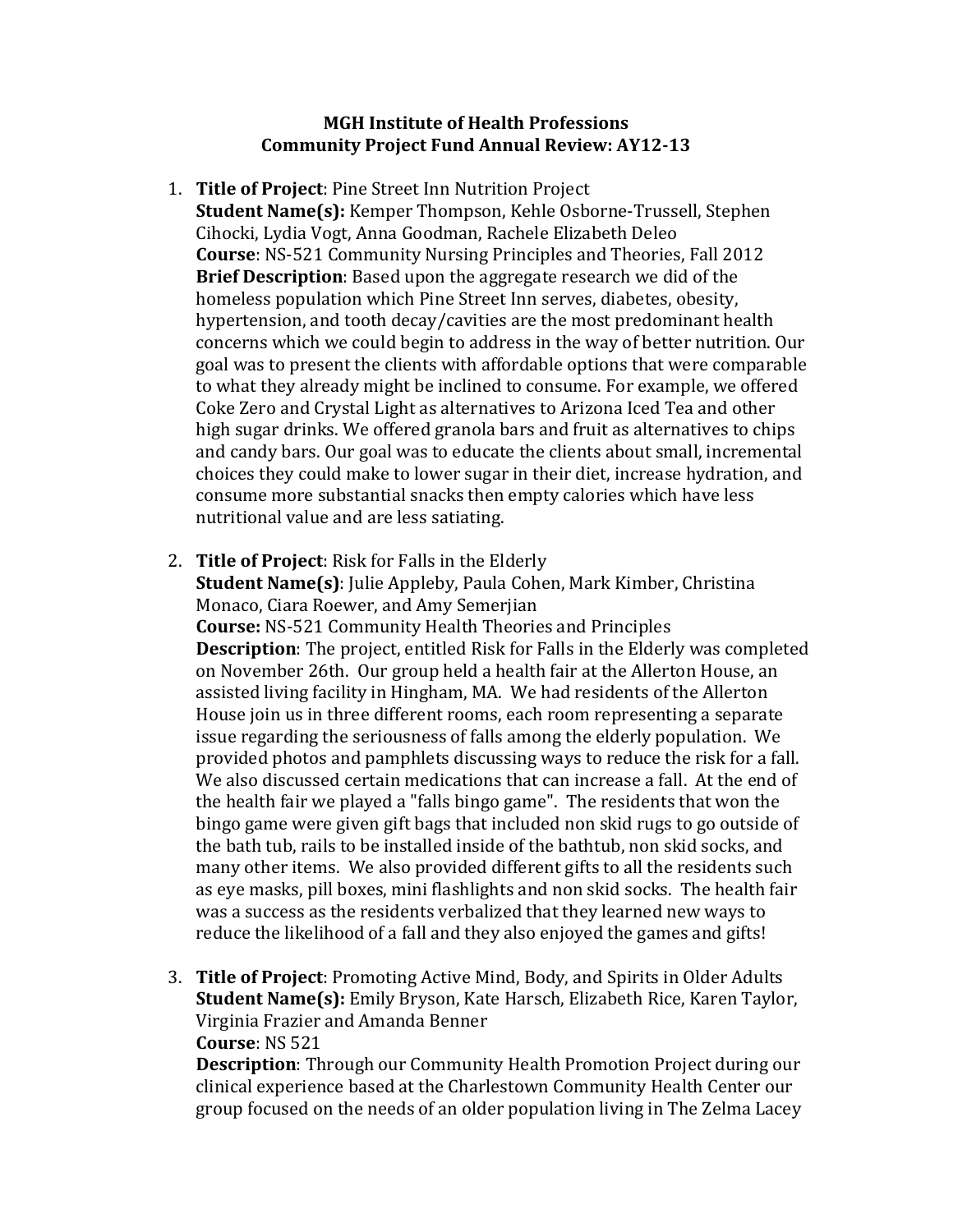House, an assisted living facility in Charlestown. The Zelma Lacey House caters to residents sixty-five and over which was the group we highlighted to address a health promotion plan. Through our research on the topic of physical activity in elders we learned that physical activity has been found to improve cognitive memory in individuals with minor dementia and may delay the onset of Alzheimer's disease. This makes physical activity especially important for our participants as many were physically inactive and had some form of dementia. Since the health risks of increased inactivity are substantial, promoting physical activity among the residents at Zelma Lacey became our priority health concern. The overall health promotion for this project was to help the residents move their body and work their minds to help with balance, coordination, mental capacity and overall health. By moving the body and working the mind, people are able to fight off disease, pain, mental disability, and the affects of the aging process. Exercising in a group helps boost confidence, provides a social outlet and encouragement from peers. Exercise and strength training helps tone and strengthen, while improving circulation and cardiovascular health. We worked closely with the residents on a weekly basis throughout the semester, our clinical group was able to strategically develop and implement stimulating exercises to promote physical activity among this population.

4. **Title of Project:** Timilty School Health Promotion Project **Student Name(s):** Laura Burns, Dan Kelleher, Amelia Nodell, Jacob Ross, Andrea Lui, Eric L'Italien

**Course:** PT 791 and 792 Critical Inquiry III/Health Promotion Projects, fall 2012 and spring 2013

**Description:** This project is designed to educate 113 6<sup>th</sup> graders from Timilty Charter School on exercise and nutrition to educate them on healthy lifestyles. The project will be executed on January  $16<sup>th</sup>$ , February  $6<sup>th</sup>$ , February 13th, and February 27th in four different homerooms at Timilty Middle School located in Roxbury, MA. Our team, comprised of Laura Burns, Dan Kelleher, Amelia Nodell, Jacob Ross, Andrea Lui and Eric L'Italien created a questionnaire that will be given pre- and post-lectures to assess knowledge, behavior and attitude towards a healthier lifestyle. The knowledge portion includes the health risk associated with obesity, identifying healthy foods and drinks, and safe and effective ways to exercise. Behavior and attitude will be assessed by a series of likert-scale questions asking students to rank the value of exercise and healthy eating.

The population is young adolescents that research supports is the optimal time to impact their lives with healthier lifestyle choices. The majority of our target population are from lower socioeconomic status households. This population is the most at risk for comorbidities related to poor eating habits and lower levels of activity. The target population is mostly from an urban area that have limited access to exercise facilities. Achieving the goals for our health promotion project, mentioned above, hope to give these adolescents self-efficacy towards directing their lives in a healthy way.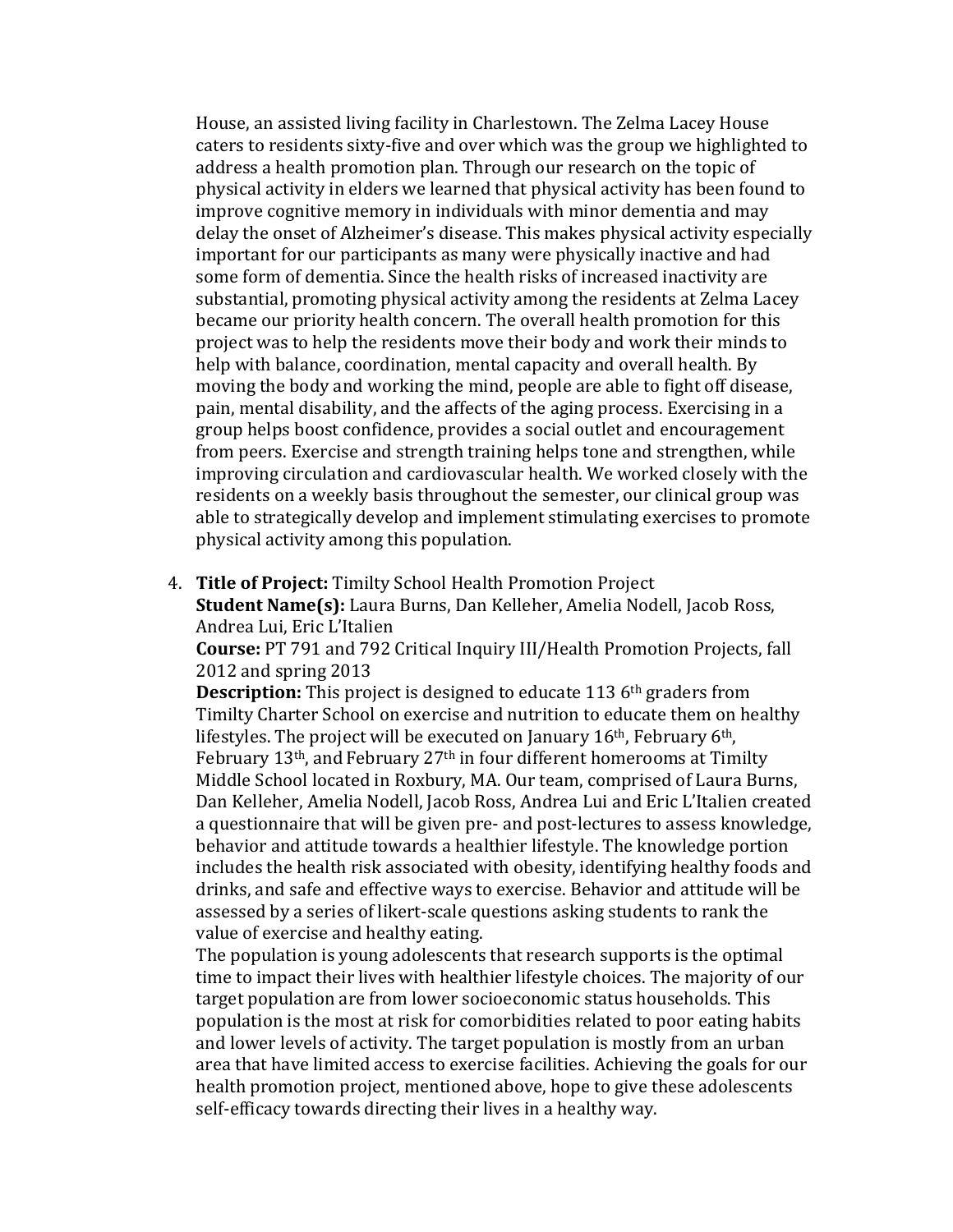This project will advance our educational goals in a variety of ways. Through this project we have been able to implement research to advance our knowledge to application of what we have learned. It has shed light on how diverse and multicultural our immediate surroundings are. These students represent our community and we will be prepared on how to be better professionals in interacting with such a diverse school. This opportunity will allow us to work with a pediatric population that many of us have not had the opportunity previously. These items all enrich our time here at the IHP to become well-rounded future physical therapists.

5. **Title of Project:** Health Promotion at Cardinal Center: Pertussis Education and Vaccination Clinic

**Student Name(s):** Thad Blackwelder, Eisabeth Dishman, Lisa Liu, Brendan McDonald, Choloe Banks, Carolyn Rick, Jennifer Burke **Course:** NS521, Community Health Nursing Principles and Theories, Fall 2012

**Description:** Our project goal was to prevent the outbreak of pertussis among the homeless population of Boston, specifically within the CMC shelter, through education and administration of Tdap vaccines. The pertussis education included: signs and symptoms, prevalence, prevention strategies, and relevance to the CMC population. This education was provided through a verbal presentation and supplemented with brochures and posters. Of the 20 shots we had, 18 were administered, and one was discarded. An additional eight clients attempted to receive the vaccination but had already received it at the Barbara McInnis House. Considering that there were 35 total clients in attendance means 74% received or attempted to receive the Tdap shot. A second measure of outcome focused on the response to our informational paraphernalia. The evaluation of this intervention was based on how many clients reported seeing the flyers, and how many questions were asked during our presentation. We had five people ask about the flyers and 10 questions were asked after our presentation. Given the population size, 15% of clients commented on the flyers and 33.3% asked questions. The third measure of outcome was a follow up conversation with the clients of CMC, asking if they felt they knew more about pertussis. Of the conversations that occurred, most clients learned something new about pertussis.

Interesting note: One of our group members presented the information to Spanish-speaking clients, which eliminated a major barrier in caring for homeless people. Eliminating this language barrier was crucial since 48% of the pertussis cases in Boston in 2012 occurred in Latinos, compared to 13% and 12% in 2011 and 2010.

**6. Title of Project:** Timilty Middle School Health Promotion Project **Student Name(s):** Stephanie Lane, Mayur Mistry, Nicole Keeman, Alyssa Melvin, Matt McClees, and Jessica Marshall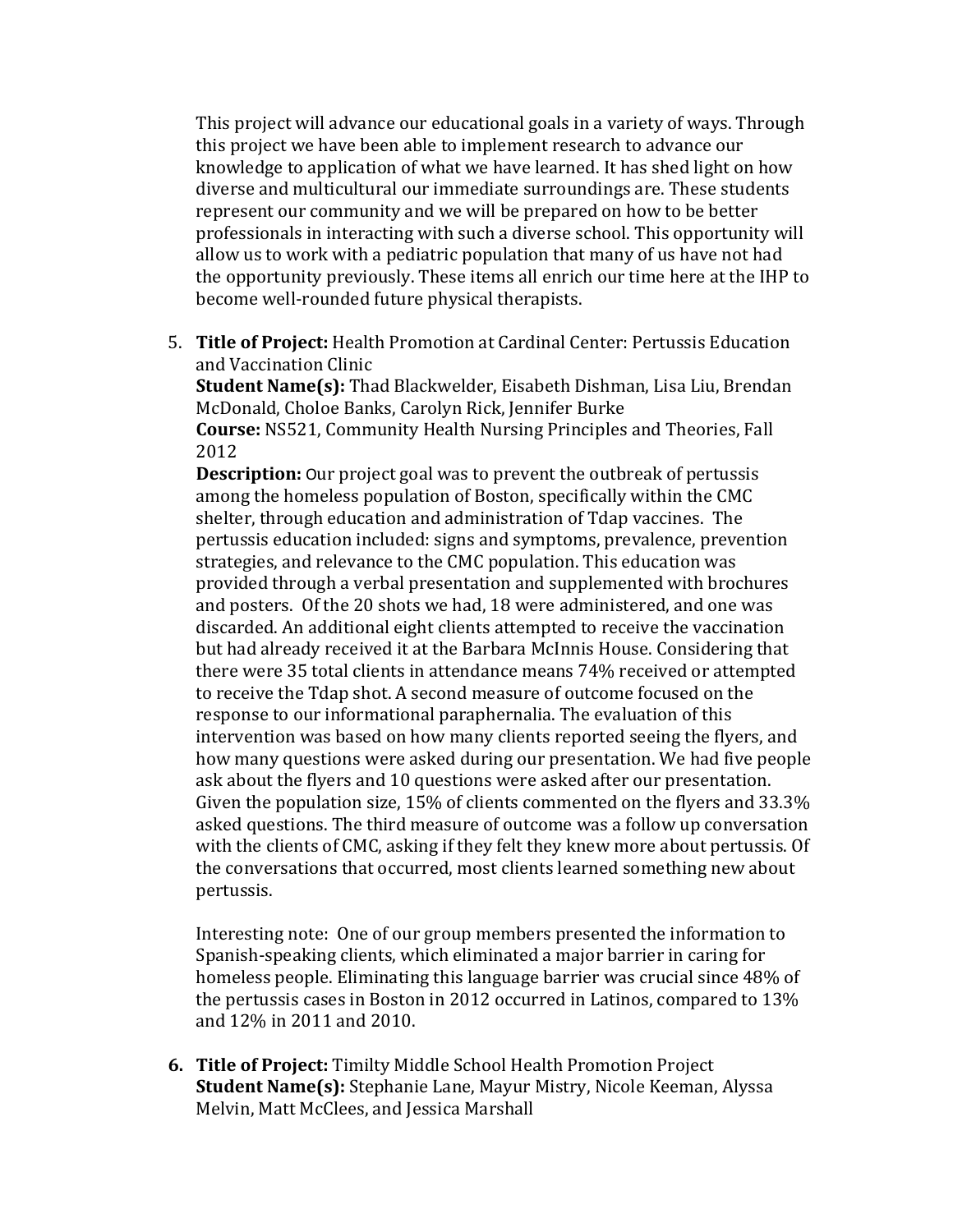## **Course:** PT971 Fall 2012

**Description:** The purpose of our program was to educate 6th grade students at Timilty Middle School on the importance of and strategies for proper nutrition and daily living. Each student involved participated in 2 classes (one about nutrition, and the other about physical fitness), and 2 separate gym sessions using materials acquired from the purchased agility kit. The program consisted of 86 sixth graders. Students were given a pretest to assess their prior knowledge regarding nutrition and physical fitness, and a post-test to assess their learning of the mentioned topics. Students as an average showed improvements in both categories and demonstrated knowledge and application of several aspects of physical fitness and nutrition.

- **7. Title of Project:** Arthritis Foundation Focus: exercise **Student Name(s):** Sara Greeley, Arthur Long, Leonard Wanta, Meghan Young **Course:** PT 791: Development of Health Promotion Programs Fall 2012 **Description:** We successfully completed a 6-week Arthritis Foundation Exercise Program that was held 2x/week at the Chelsea Village Senior Apartments. We consistently had between 8 and 12 individuals each session, with excellent participation and feedback. Throughout the course of the program, we increased the intensity of the exercises and provided resources to the participants for Arthritis management. Finally, we provided them with a home exercise program as well as Theraband to continue what they learned during each session.
- **8. Title of Project**: The Patient and Family Centered Care Approach to Delirium Care - From Acute to Long Term Care **Student Name(s):** Isaac Ndungu

**Course:** NS 891 Scholarly Project, Spring 2013

**Description:** This webinar was offered through Hartford Institute for Geriatric Nursing on February 22, 2013 at 1:00 PM. This one hour long presentation was lead by Tara Cortes, PhD, RN, FAAN. All DEN students were invited to watch the webinar. This webinar presentation was very interesting and informative**.** Watching the webinar enabled me to gain more knowledge about delirium that I will use in my career as nurse practitioner in the adult/geriatrics concentration. The knowledge I gained from watching this webinar will surely be used to educate other at my place of work. Also, the information I learned from this webinar will be used in the development of the in-service for the employees of skilled nursing facilities. The in-service training will help staff at skilled nursing facilities learn how to identify and manage delirium in the elderly population.

**9. Title of Project**: Harbor Area Early Intervention **Student Name(s):** Andrea Coiro, Anna Buckley, Jaden Thoennes, Lauren Botteron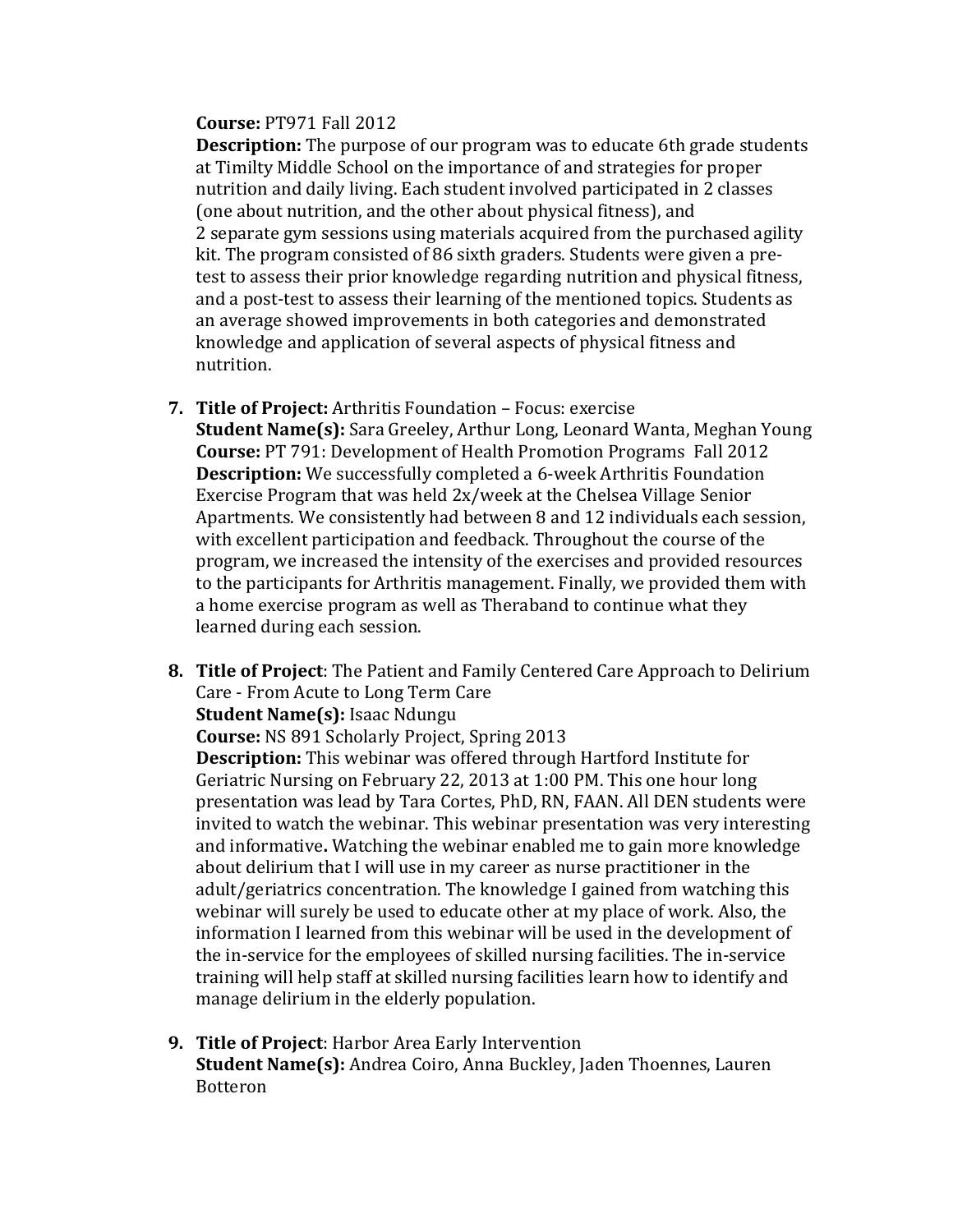**Course:** PT 792 – Health Promotion Project: Spring 2013 **Description:** Our health promotion project for Spring 2013 was at the Harbor Area Early Intervention Clinic in Chelsea. Program coordinators identified and video taped children they had questions and concerns about regarding progressing the motor development of these children. We had a total of 3 children this year and for each child we reviewed the video as a group with the aid of a faculty adviser experienced in pediatric PT. We identified deficits and developed a plan including techniques and assistive devices the staff could employ when working with these children and children with similar deficits. We then presented our findings with the program coordinators. We also had the wonderful opportunity to bring those children in and demonstrated how we would to do use the techniques and/or introduce assistive devices to the children and their family's. To determine baseline knowledge and retention of what we taught the service coordinators, each session they were given a pre- and post-test. In the end our goal was to provide additional knowledge and resources to the service coordinators so that they may provide appropriate care to their clients whom may not currently have access to physical therapy services.

10. **Title of Project**: Child Nutrition and the Effects of the Media **Student Name(s):** Robert Pierazek, Emily Browning, Nicole Parks, Sara Miller, Amanda Anitube

**Course:** NS 521, Community Nursing Principles Theories, Fall 2012 **Description:** For our Community Health Nursing course, our clinical group worked with children ages 10 to 12 at the Yawkey Boys and Girls Club located in Roxbury, MA. Roxbury is one of the most at-risk neighborhoods in Boston, having some of the highest rates of hypertension, diabetes, and obesity. Over ten weeks, we presented to the children a "Media Smart Youth" curriculum, which addressed how the media affects food choices in children. The curriculum also focused on alternative, healthier snacks, and discussed the benefits of exercise and physical activity – all as part of a lifestyle approach as opposed to a temporary modification. The curriculum was education and fun for the children, and by the end of the ten weeks, we had exposed the children to several different foods that they had neither tasted nor considered. (Interestingly, one favorite food was a raw beet/carrot salad!) We also asked them each to list one life-long goal for their own health. Overall, it was a rewarding experience for all of us.

11. **Title of Project**: Diabetic Health Care for the Homeless

**Student Name(s):** Kendra Demakis, Kayla Nebbitt, Alissa Vigil, Eileen Cottell, Amanda Sadat, and Greg Flis

**Course:** NS 664-02, Community Health Nursing Principles and Theories, Spring 2013

**Description:** Our project went extremely well. We performed hypertension screening and teaching, obesity screening and nutrition/exercise teaching, vision screening and education, and blood glucose testing and education with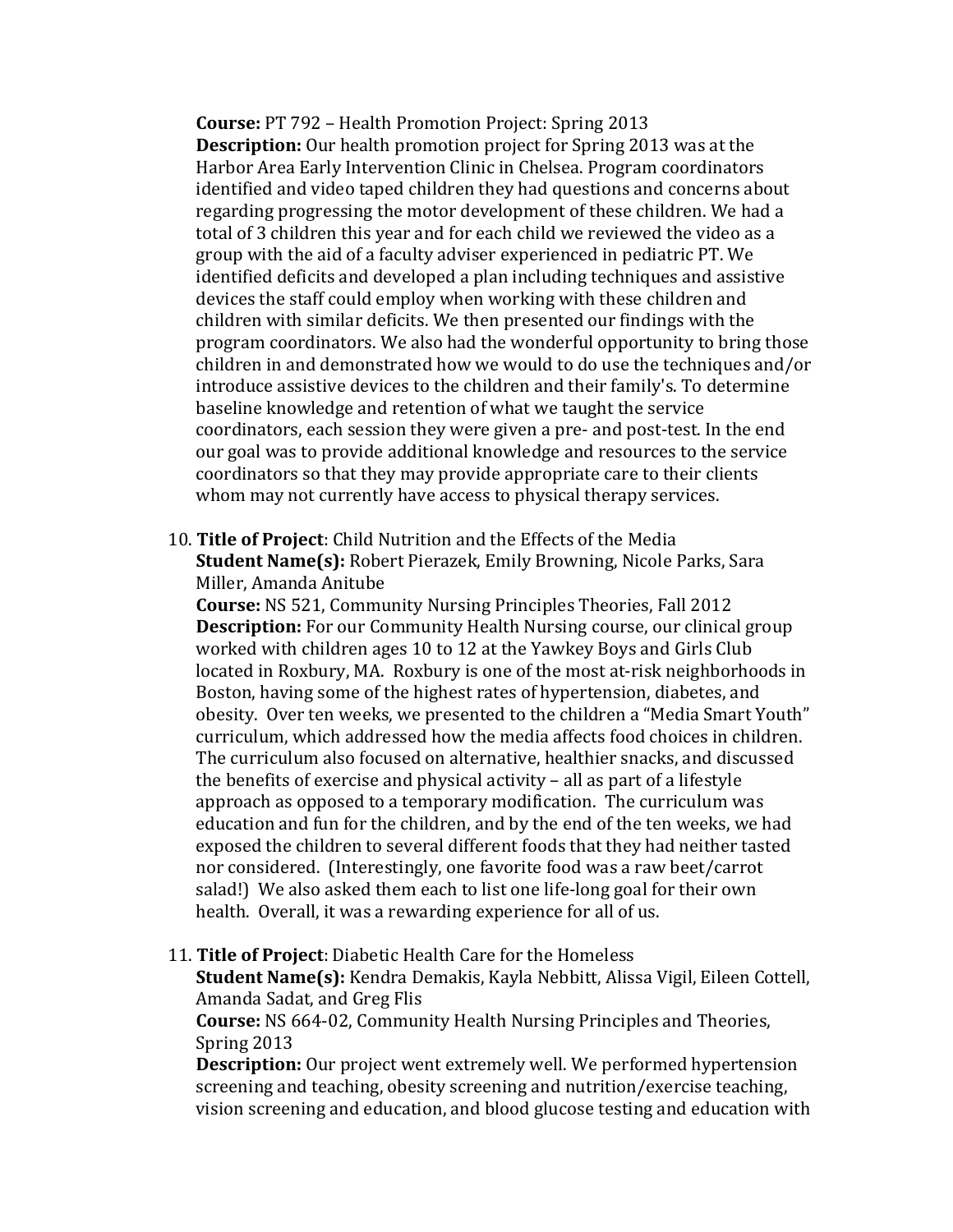our homeless clients at Cardinal Medeiros Center. We expected around 30 people to attend, but we had 50 in attendance. Overall 50 people left with an increased knowledge on diabetes management and prevention. And about 33 people left with goody bags filled with nutritious food, rain ponchos, chapstick, socks, reading glasses, and hand sanitizer. Our intervention was effective as we screened 22 clients for hypertension, 14 people for BMI, 14 people for exercise, 45 for vision loss, and 28 for blood glucose levels. We used all purchases that the grant funded, and actually ran out of supplies unfortunately. Lastly, we were able to refer individuals at risk for further medical

12. **Title of Project**: Health Promotion and Education at Sportsmen's Tennis and Enrichment Center

**Student Name(s):** Julie Bordua, Donald Chan, Talia Ossowski, Lydia Southworth, Melanie West

**Course:** NS 664, Community Health Nursing Principles and Theories, Spring 2013

**Description:** The health promotion project was designed to accomplish the goal of providing health education and preventative strategies related to the primary health concerns and nursing diagnoses for this population determined by the community health assessment. In order to achieve these goals, weekly health education learning sessions were provided to the students attending the after-school enrichment program at STEC. These sessions addressed the primary health concerns of asthma and obesity. A curriculum was developed and included different topics and activities each week. The topics covered included identifying food groups and portions, making healthy snacks, exercise, and asthma prevention and control.

In the second to last class with the students, there was a review of all the lessons in which the students had participated. The students were asked whether or not they were eating healthier snacks and exercising more since the start of the health promotion project. Twenty out of the twenty-one children in attendance that day said that they had been eating healthier snacks, like the "ants on a log" that was included in the healthy snacks demonstration, as well as getting more exercise each week. This was done in preparation for a final project where they created posters depicting what they had learned during the health promotion project. Poster board, markers, paper, and magazines for clipping out pictures were provided and the students created posters showing different forms of exercise, lists of foods that are healthy compared with ones that are unhealthy, depictions of *MyPlate* and the foods included in each section and pictures describing the triggers of asthma. Based on their products, it seems as though the intervention was highly effective in that they are able to identify healthy foods as well as the triggers that cause asthma, especially ones found in the home. The students presented their posters in a health fair at the culmination of the health promotion project. At this fair there were pamphlets describing the risks for obesity and asthma for the parents to take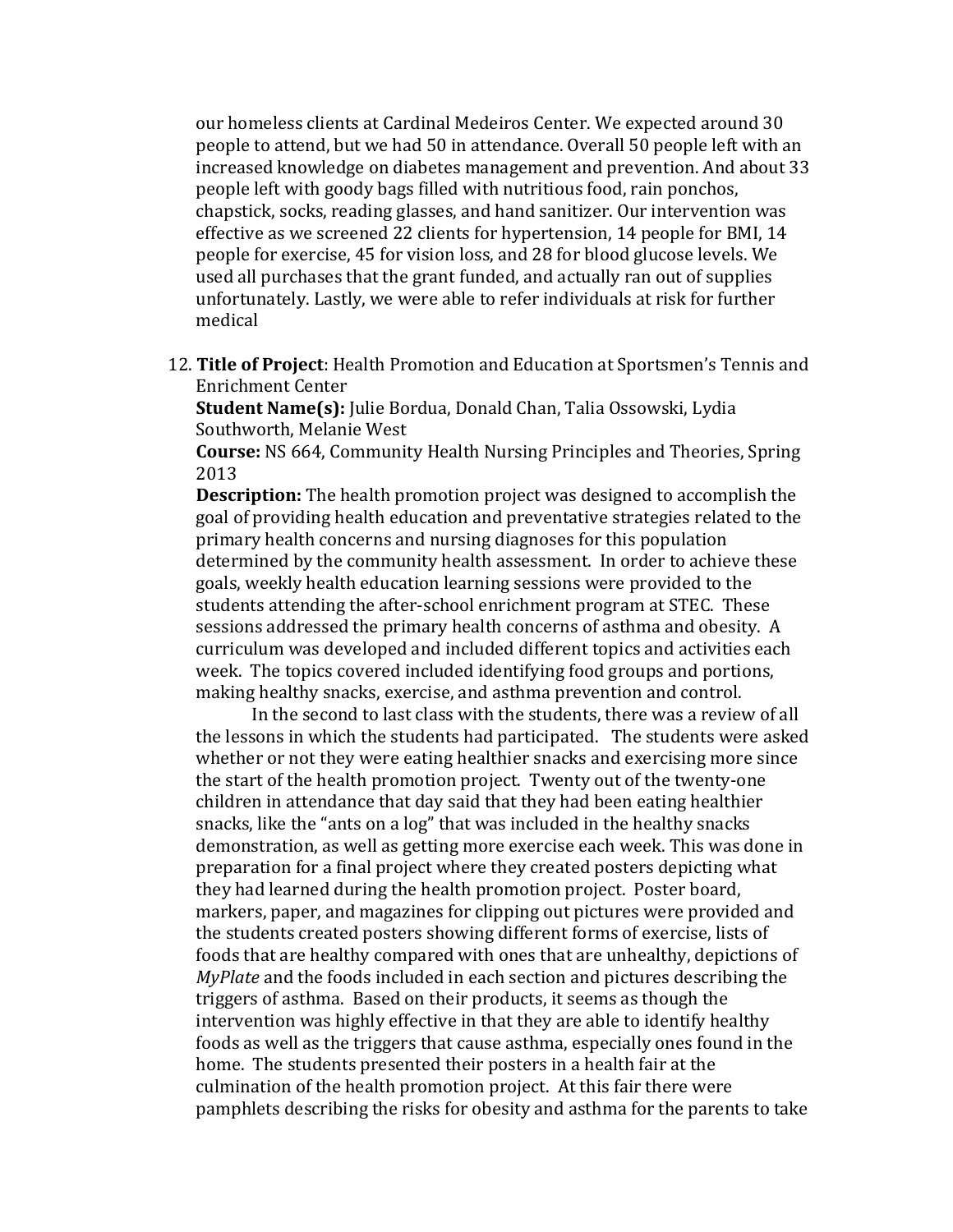home. It is important that the parents know what their children learned about and try to talk about the concepts at home in order to help make the health promotion project truly effective.

13. **Title of Project**: Aphasia Center PT Health Promotion Group – "Take Control of Your Health

**Student Name(s):** Eric Hanyak, Ashley Bobick, Caroline Canova, Colleen Jones, Ayana Robertson

**Course:** PT 791: Critical Inquiry III – Development of Health Promotion Projects Fall 2012

**Description:** The Aphasia Center PT Health Promotion Group had a successful eight week program titled "Take Control of Your Health" which helped clients of the MGH IHP Aphasia Center to lead healthier lives and increase mobility. The program consisted of performing physical activity and education on nutrition and healthy living. Approximately 20 clients from the Aphasia Center participated in the program put on by five students from the 2nd year entry level DPT class. The program included weekly exercise activities such as dancing, yoga and stretching, walking, and various sports. Each week the clients were given a brief interactive lecture on the week's topic as well as a healthy snack. Over the course of the program the participants were also given pedometers to track their activity levels as well as night-lights for home safety. In the upcoming months the students will use data collected from the participants to determine if a group program such as this is appropriate and effective for improving the health and health efficacy of people with aphasia.

14. **Title of Project**: Changing Overweight and Obesity in Preschool Age Children in Charlestown

**Student Name(s):** Kelli Jew, Laura Johnson, Liv Larsen, Michaela McGuire, Christine Roberts

**Course:** NS 664-02; Community Health Nursing Principles and Theories; Spring 2013

**Description:** Our method to assess short-term outcomes for the student intervention consisted of recording the percentage of students who selected either healthy or unhealthy when asked to identify specific foods. Data collection was performed both prior to and after a teaching intervention and was then compared to determine whether there was an average improvement or decline in proper food recognition. Our data shows that after the teaching intervention, students demonstrated a 4%-37% increase in correctly identifying nine out of twelve foods as healthy or unhealthy. During the parent intervention where the recipe books were used, we engaged in conversation and distributed recipe books to 61% of the 49 adults encountered, surpassing our goal of 30%. Furthermore, 70% of the adults who took a recipe book stated that the recipes would be helpful in providing healthy food options using local resources. As a result of these data, we feel confident in saying we have positively impacted food choices and lifestyles of the children in the Charlestown community.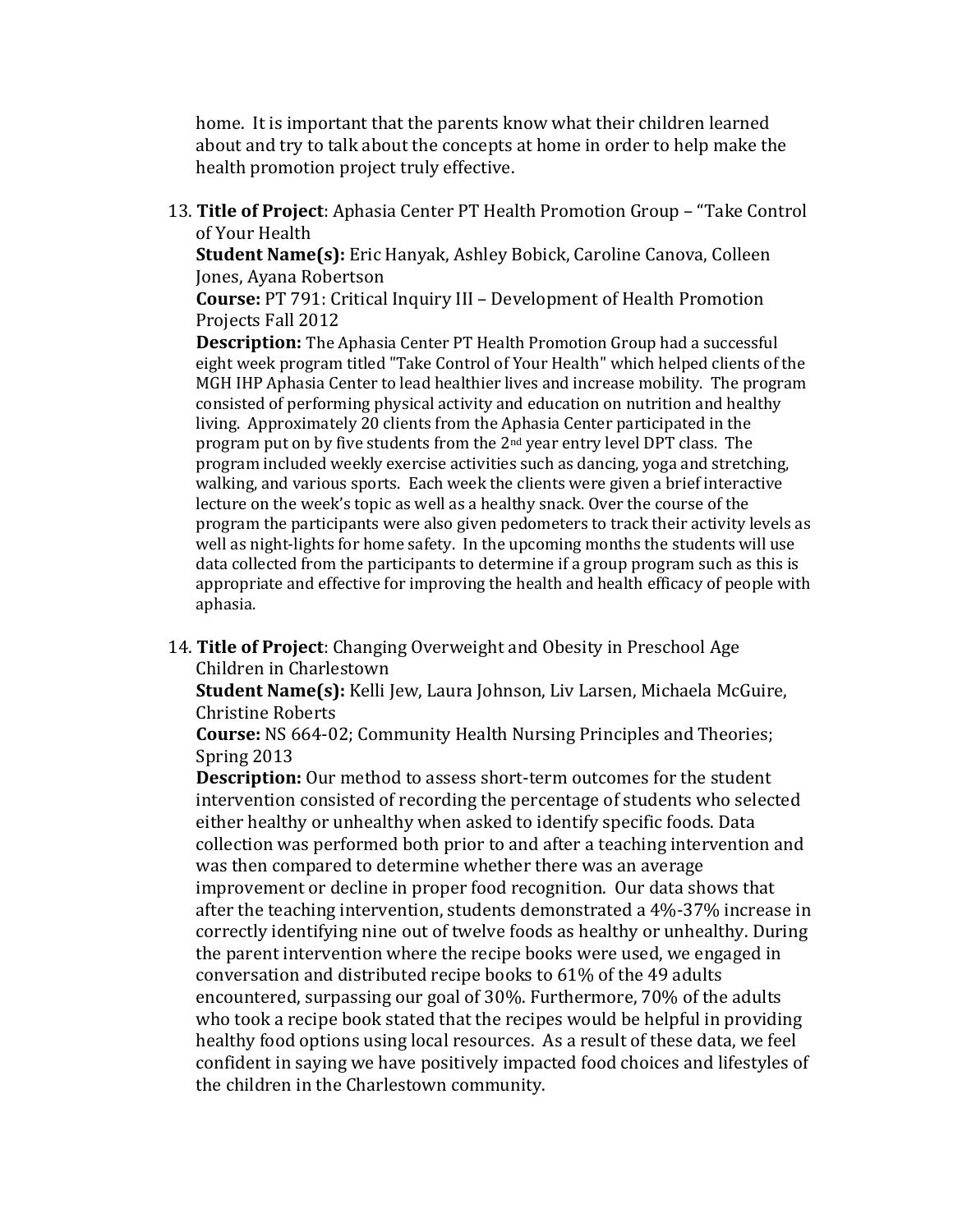- 14. **Title of Project**: The Effects of Exercise, Organization, and Stress Management on Caregivers of Stroke Survivors **Student Name(s):** Jocelyne MacDonald, Courtney Chaulk, Allison Shawcross, Xin Lian, Erin Hung **Course:** PT-792, Health Promotions Project, Spring 2013 **Description**: Waiting on description, will have by Fall 2013
- 15. **Title of Project**: Parkinson's Disease Wellness Project **Student Name(s):** Kristina Doty, Devin Butts, Jeff Faulring, Kim Lunde, and Rachel Meek

**Course:** PT-791, Health Promotions Project Fall 2012 **Description:** At the Gordon College Center of Balance, Wellness, and Mobility, second year DPT students created an exercise program that met once a week to promote participation and educate participants with Parkinson's Disease on guidelines for aerobic exercise. Recent literature indicates benefits in decreasing Parkinson specific symptoms allowing patients to rely less on medications to manage symptoms while still gaining aerobic benefits that people without PD would gain. This was a great learning experience for the students, as they got a real life exposure to material they were learning in class while getting to improve quality of life for their participants. Group participants include: Kim Lunde, Kristina Doty, Jeff Faulring, Rachel Meek, Devon Butts, and Dr. Marianne Beninato.

## 16. **Title of Project**: PCA Skills Guide

**Student Name(s):** Kimberly Henriques, Heather Slack, Jonathan Deweese, Teri Linardos, and Elizabeth Sales

**Course:** NSG 664-01, Community Principles and Theories

**Description:** The group of students provided two workshop style trainings with four stations: blood pressure/Heart Rate, Blood sugar/Body Mechanics, temperature/weight readings, and influenza prevention education. The workshop was run during work hours and at two different locations on different dates in order to make the training more accessible to the PACE center employees. The students provided healthy snacks and beverages such as apple juice as well as fruits and vegetables.

The trainings are performed a few times per year as a "refresher" course for those employees that have been previously trained on vital signs. This also served the purpose of having those employees who are newer to ask questions and practice their skills in order to improve. We were able to evaluate the workshop by having the participants fill out a survey. The results showed that most people would attend again, the contents were clear & helpful, and most people expressed that the content learned will help them better care for the PACE participant population. During the workshop, some of the PACE participants expressed their appreciation for the workshop since there was only one person at the PACE center that performed vital signs and that person was no longer a PACE employee. Therefore this "refresher"